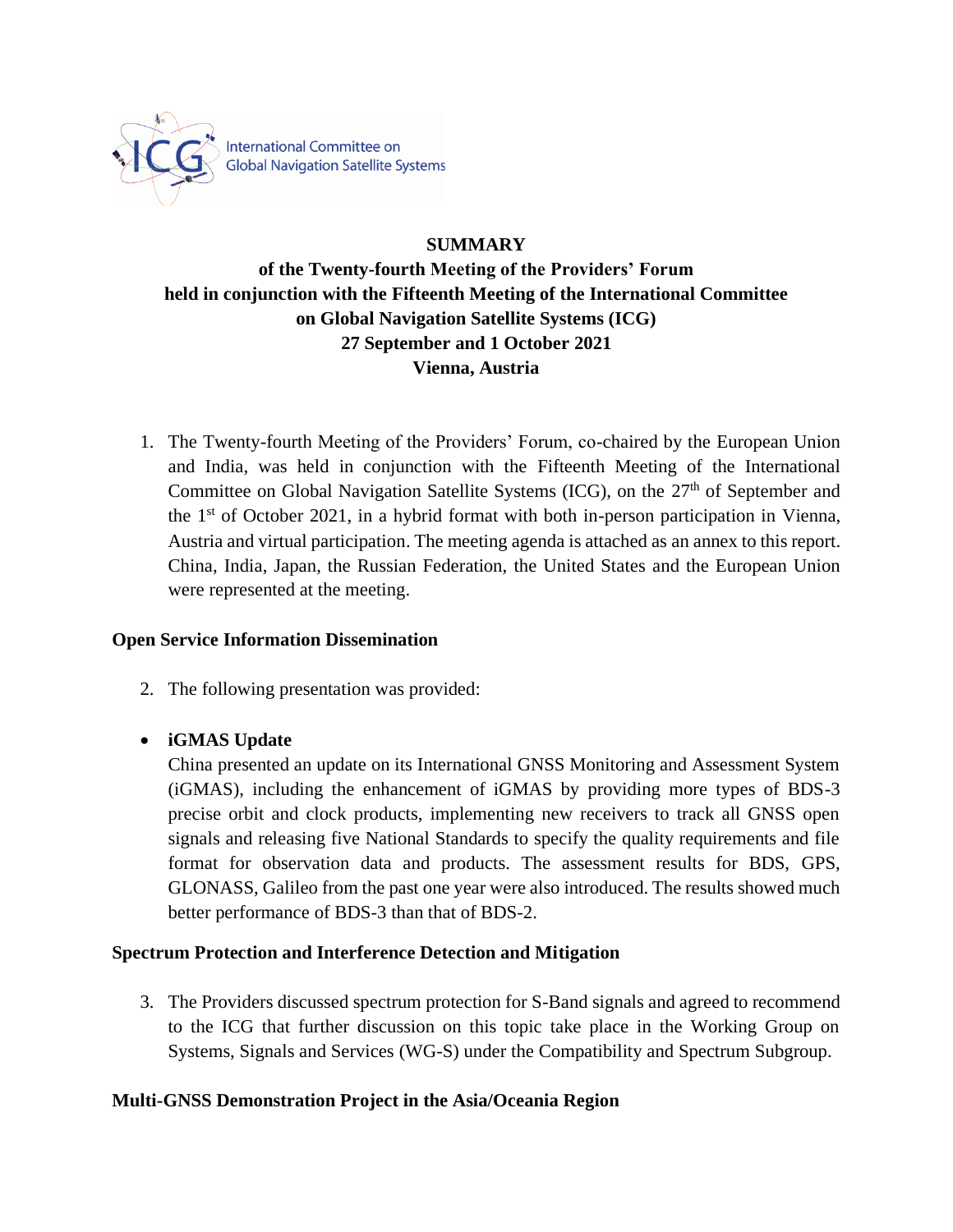**4.** Japan provided an update on Multi-GNSS Asia, which promotes multi-GNSS in the Asia/Oceania region. Since the annual conference of MGA 2020 was postponed due to the COVID-19 situation, MGA activities on GNSS applications promotion and capacity building were conducted on an online-basis. In the Rapid Prototype Development (RPD) Challenge, participants experienced not only idea competition but also designing, building and demonstrating their proposals/concepts on disaster mitigation and prevention by utilizing precise GNSS positioning as well as the Emergency Warning Service (EWS) function. The RPD challenge will continue in 2021 as RPD Challenge 2021, which will be launched on 2nd of October 2021. The annual MGA conference is planned to be held in March 2022 in collaboration with the Geo-Informatics and Space Technology Development Agency (GISTDA).

## **ICG Information Centres: Regional Centres for Space Science and Technology Education (affiliated to the United Nations)**

5. The ICG Secretariat noted that the nine-month postgraduate courses on GNSS will be held at the regional centres in the academic tear 2021/2022. The Regional Centre in Rabat, Morocco will also host a workshop on Space Weather and GNSS in 2022. This workshop will be co-organized by UNOOSA, Boston College and ICTP. The Secretariat also noted that the second edition of the Interoperable GNSS Space Service Volume booklet, launched at the ICG-15 meeting, will be distributed to all regional centres for educational purpose.

## **Other Matters:**

- **Membership and Participation in ICG**
	- 6. The Providers discussed the request from 04 January 2021 for membership status in the ICG from Pakistan.
	- 7. The Providers also discussed the request from 30 December 2019 for membership status in the ICG from the Republic of Korea.
	- 8. The Providers took note of RTCM's interest to collaborate with ICG.

#### • **Terms of Reference of the Providers Forum**

9. The Providers reviewed the Terms of Reference and agreed on further changes to be made under item 7, D. Procedures of work, structure and organization.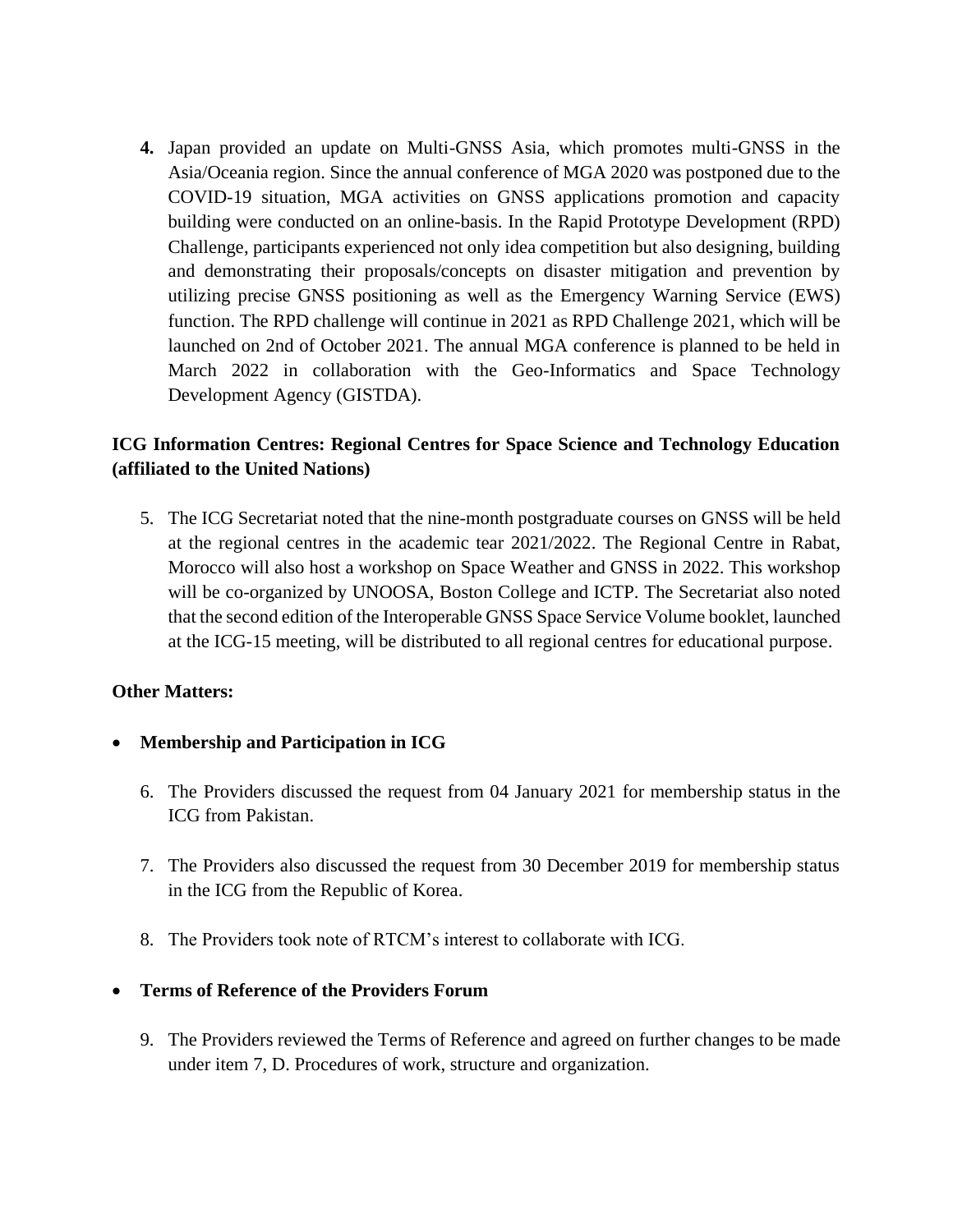### Annex

### **TWENTY-FOURTH MEETING OF THE ICG PROVIDERS' FORUM**

## **Vienna, Austria**

# **27 September and 1 October 2021**

## **AGENDA**

### *Venue : Vienna International Centre (VIC)*

### *Co-Chair: Pieter De SMET, European Commission*

*Co-Chair: Manish SAXENA, India*

| Monday, 27 September 2021                                                  |                                                                                                                                                                                                                                                                                                                                                                                                                 |  |
|----------------------------------------------------------------------------|-----------------------------------------------------------------------------------------------------------------------------------------------------------------------------------------------------------------------------------------------------------------------------------------------------------------------------------------------------------------------------------------------------------------|--|
| Venue : Vienna International Centre (VIC), Wagramer Strasse 5, 1220 Vienna |                                                                                                                                                                                                                                                                                                                                                                                                                 |  |
| Time: Vienna (Austria) Local Time (UTC+2 hours)                            |                                                                                                                                                                                                                                                                                                                                                                                                                 |  |
| $8:00 - 16:00$                                                             | <b>Grounds Pass/Badge: Pass Office at Gate 1</b>                                                                                                                                                                                                                                                                                                                                                                |  |
|                                                                            | Individual badges will be issued at the United Nations Security and Safety Section                                                                                                                                                                                                                                                                                                                              |  |
|                                                                            | Pass Office at Gate 1, as appropriate. Participants should provide an appropriate                                                                                                                                                                                                                                                                                                                               |  |
|                                                                            | form of identification at the entrance.                                                                                                                                                                                                                                                                                                                                                                         |  |
| Conference Room: CR-4 (Building C, floor 7)                                |                                                                                                                                                                                                                                                                                                                                                                                                                 |  |
| $13:30 - 15:30$                                                            | <b>First Providers' Forum meeting</b>                                                                                                                                                                                                                                                                                                                                                                           |  |
|                                                                            | <b>Attended by only the Providers.</b> The primary purpose is: (i) to discuss the agenda<br>and meeting procedures for ICG-15 and the $24th$ Meeting of Providers' Forum; (ii)<br>to develop response or suggest amendments to the Working Groups draft<br>recommendations; (iii) to address any other matters; (iv) to compose a temporary<br>drafting group on the preparation of the Providers' Forum report |  |
|                                                                            | <b>Opening Remarks by the co-chairs</b>                                                                                                                                                                                                                                                                                                                                                                         |  |
|                                                                            | <b>Review of Providers' Forum Agenda</b>                                                                                                                                                                                                                                                                                                                                                                        |  |
|                                                                            | Composition of a drafting group on the preparation of the report of the<br>Providers' Forum.                                                                                                                                                                                                                                                                                                                    |  |
|                                                                            | Open service information dissemination                                                                                                                                                                                                                                                                                                                                                                          |  |
|                                                                            | Update and Assessment of Multi-GNSS Performance, Wei ZHOU, China<br>Satellite Navigation Project Center, China                                                                                                                                                                                                                                                                                                  |  |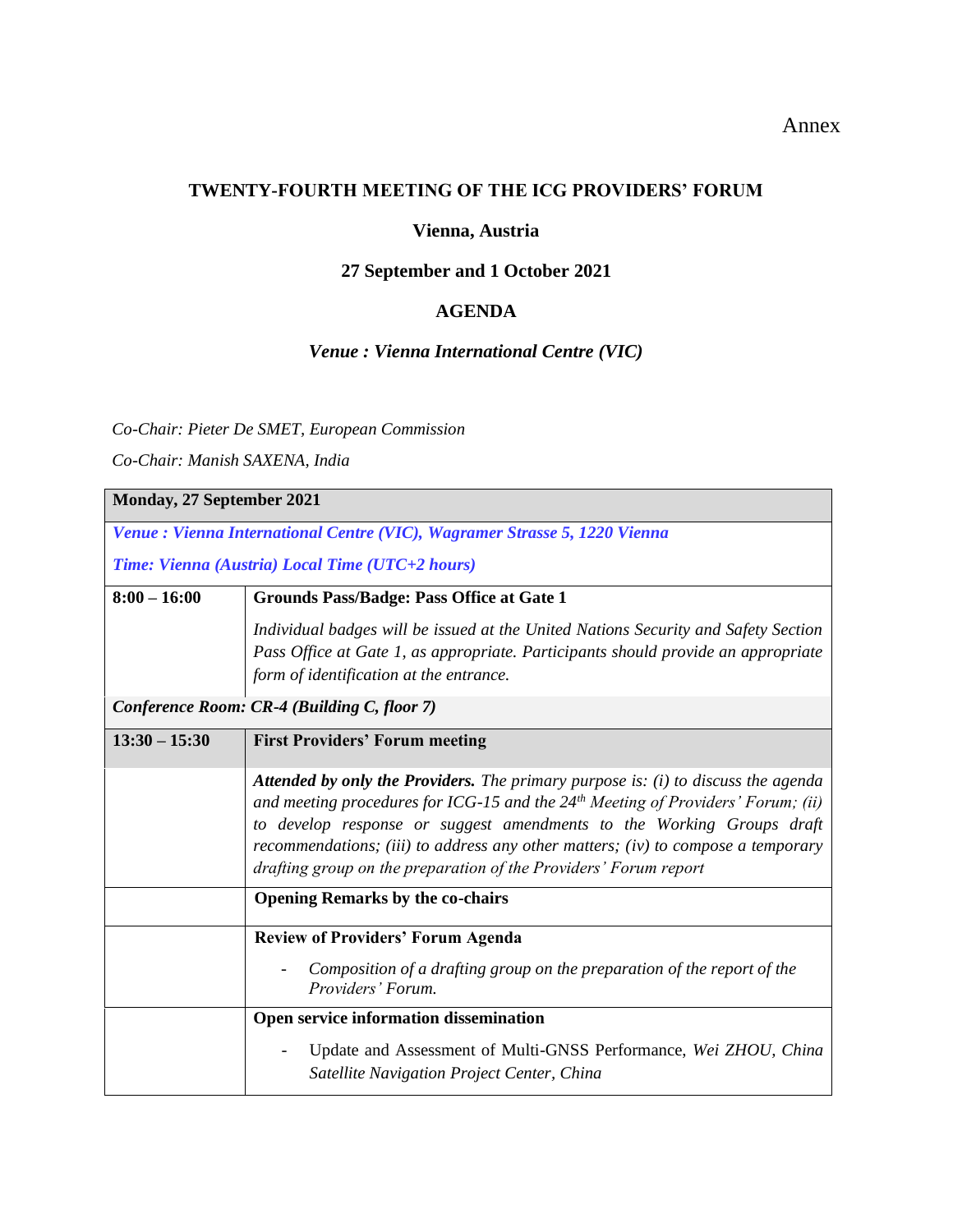|                                             | <b>Service performance monitoring</b>                                                                                                                                                                                                                                                                     |
|---------------------------------------------|-----------------------------------------------------------------------------------------------------------------------------------------------------------------------------------------------------------------------------------------------------------------------------------------------------------|
|                                             | Spectrum protection: interference detection and mitigation                                                                                                                                                                                                                                                |
|                                             | Multi-GNSS demonstration project in the Asia/Oceania region                                                                                                                                                                                                                                               |
|                                             | MGA Activities Report, KOGURE Satishi, Japan Aerospace Exploration<br>Agency, Japan                                                                                                                                                                                                                       |
|                                             | ICG Information Centres: Regional Centres for Space Science and<br><b>Technology Education (affiliated to the United Nations)</b>                                                                                                                                                                         |
|                                             | The activities in 2021 and 2022, Sharafat Gadimova, Office for Outer<br><b>Space Affairs</b>                                                                                                                                                                                                              |
|                                             | <b>Comments on the Agenda of the ICG-15 Meeting</b>                                                                                                                                                                                                                                                       |
|                                             | <b>Other Matters:</b>                                                                                                                                                                                                                                                                                     |
|                                             | Request for a member of the ICG of Pakistan and the Republic of Korea                                                                                                                                                                                                                                     |
|                                             | Establishment of a liaison between RTCM SC-134 (Radio Technical<br>Commission for Maritime Services) Committees with the ICG working<br>groups                                                                                                                                                            |
| $15:30 - 15:50$                             | Coffee Break <sup>1</sup>                                                                                                                                                                                                                                                                                 |
| $15:50 - 16:50$                             | Meeting with the Working Groups Co-Chairs and Working Groups reports                                                                                                                                                                                                                                      |
|                                             | Attended by only the Providers and the co-chairs of the Working Group. The<br>primary purpose is: (i) to identify issues for discussion in the working groups; and<br>(ii) to consider their reports on the status of the implementation of the agreed<br>recommendations from the previous ICG meetings. |
| $16:50 - 17:30$                             | <b>Providers' Forum Meeting</b> (to be continued as needed)                                                                                                                                                                                                                                               |
| 17:30                                       | <b>Adjourn</b>                                                                                                                                                                                                                                                                                            |
| Friday, 1 October 2021                      |                                                                                                                                                                                                                                                                                                           |
| Conference Room: CR-4 (Building C, floor 7) |                                                                                                                                                                                                                                                                                                           |
| $10:00 - 12:30$                             | <b>Second Providers' Forum Meeting</b>                                                                                                                                                                                                                                                                    |
|                                             | Co-Chairs: Pieter De SMET, European Commission and Manish SAXENA, India                                                                                                                                                                                                                                   |
|                                             | Attended by only the Providers and the co-chairs of the Working Group (as<br><b>needed).</b> The primary purpose is: (i) to discuss any draft recommendations to the<br>ICG from the working groups; (ii) to develop response or suggest amendments to<br>the draft recommendations if needed.            |

<sup>&</sup>lt;sup>1</sup> VIC Catering Services: Cafeteria:  $7.30$  a.m. $-3$  p.m., C07 Coffee Corner:  $8$  a.m.  $-4$  p.m. for takeaway. The cafeteria is located in building F, entrance level. The coffee corner is located on the seventh floor of the C building.